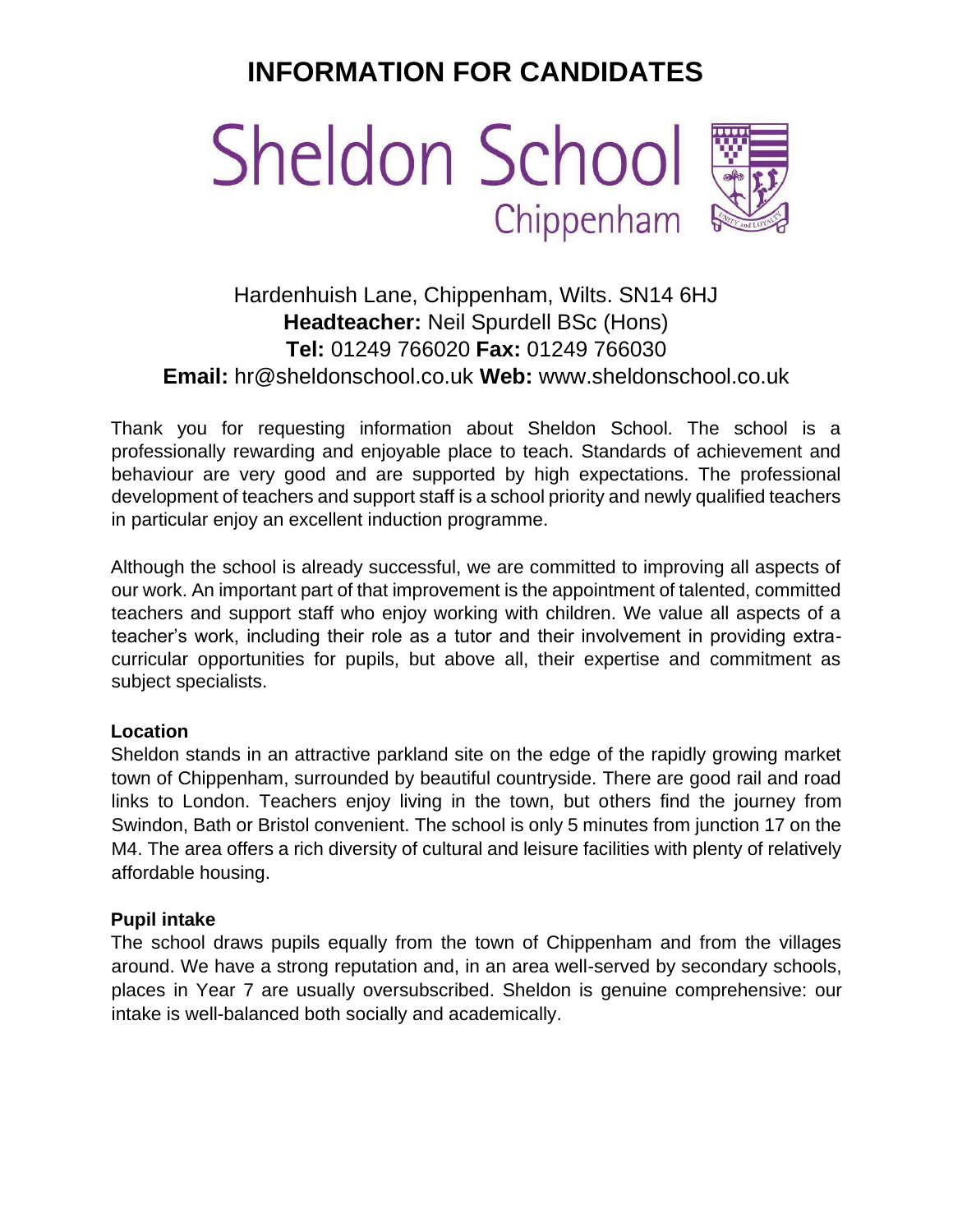# **School population 2021/22**

In September 2021 the school had 1650 pupils on roll. A maximum of 280 pupils are admitted into Year 7 each year and placed into ten tutor groups. The sixth form is very well-established and is one of the largest in Wiltshire, with approximately 340 students on roll.

# **Staffing**

There are currently 122 teachers of which 79 are full time, making a full time equivalent of 105.9 and 83 non- teaching staff. The school is firmly committed to providing development opportunities for all staff and staff continually comment on the quality of CPD that is offered. A performance management review system is well- established and part of Sheldon's culture; through it, training and other professional opportunities are embedded in the school development plan.

## **Structure and organisation**

The academic organisation is based on eleven faculties and they have considerable autonomy in the management of day-to-day affairs. The curriculum is structured to allow extensive setting on a subject basis. Tutor groups are mixed ability. Tutors and the head of year stay with their groups from Year 7 to Year 11. In the sixth form we have separate Year 12 and Year 13 tutor groups. All tutors have regular timetabled one-to-one interviews with their pupils, supporting and monitoring academic progress as well as providing care and guidance.

#### **The curriculum**

All the core and foundation subjects are taught at Key Stage 3, where our broad and balanced curriculum reflects the value we place on all subjects. At Key Stage 4, the majority of students follow nine or ten GCSE subjects. A vocational pathway provides opportunities for less academic pupils. The Sixth Form programme comprises an extremely wide range of A Level courses – almost 40 on offer for 2021/22 – and Sheldon students have a proud record of progression to top universities, as well as higher level apprenticeships.

#### **Examination results**

This year and last were extraordinary years in terms of the awarding of examination grades, whether that be at A Level, GCSE or Btec. It would not be particularly meaningful to talk in terms of headline figures for 2021, something that other schools locally have also committed to. We were pleased to celebrate the many successes of the individual students in the summer, including some stellar performances which you can read more about on our website. Until 2019, there had been an improving trend of performance in GCSE, with strong outcomes in English and maths, supported by excellent results in the options subjects. At A Level, too, figures were healthy and in 2019, the value-added return placed Sheldon in the top 20% of schools nationally. Every year we see students progress to university, typically 80% of the cohort, and this always includes Oxbridge. Choices of university subjects reflect the wide curriculum offer, but they invariably include medicine and veterinary medicine, as was the case for both in 2021. In addition, increasing numbers are also moving on to higher level apprenticeships.